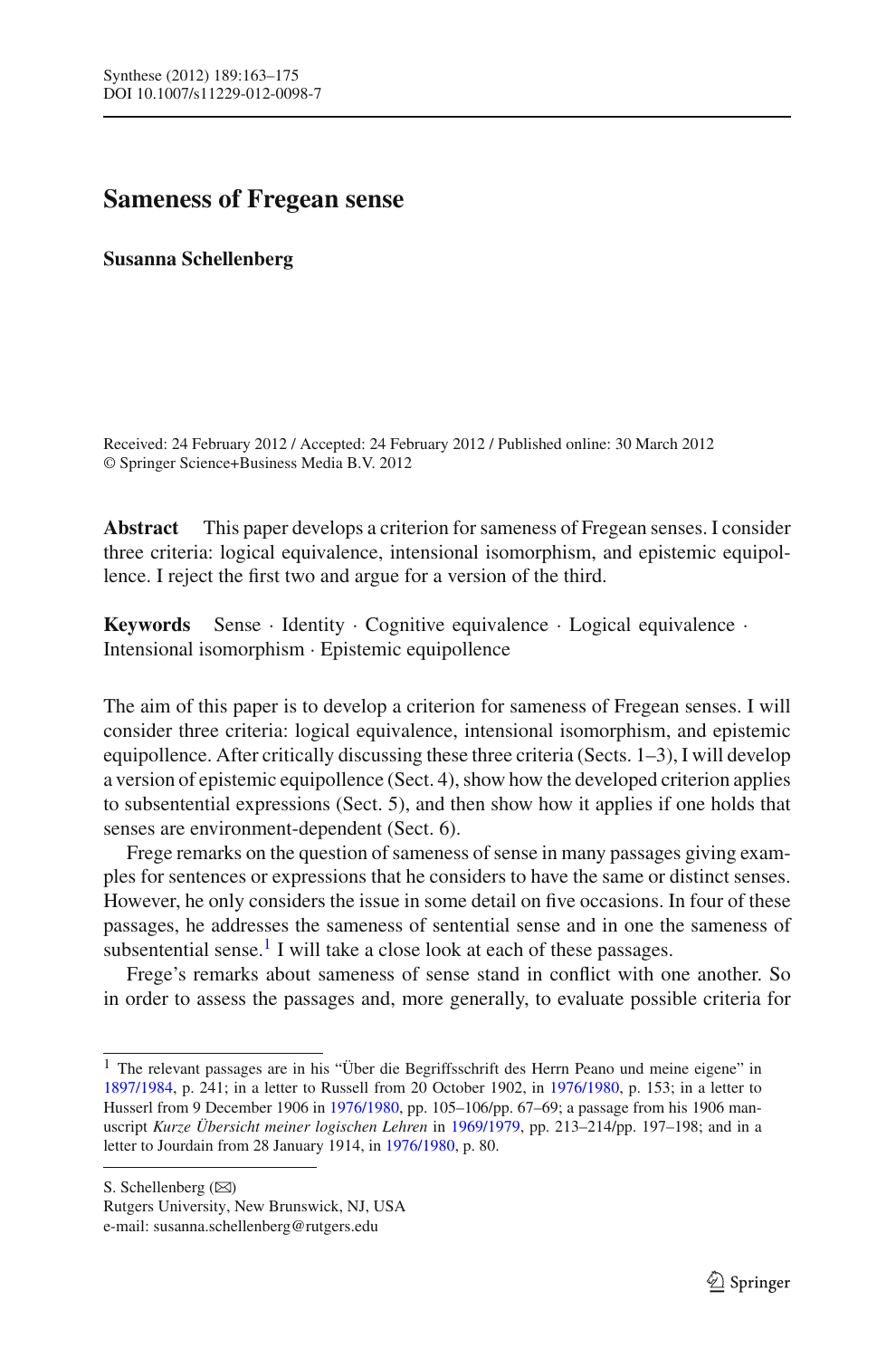sameness of sense, it will be helpful to articulate desiderata that a same-sense criterion should satisfy. There are two main desiderata: one is that expressions that have the same sense ought to be intersubstitutable *salva veritate* in contexts of belief ascription.2 So if one holds a certain proposition to be true, then one ought to hold any proposition true that has the very same sense. It is important that this desideratum is formulated as being a matter of what one *ought* to be able to substitute, rather than what one can substitute. Someone may have inconsistent beliefs or may not be a competent speaker of her language. As a consequence, it may not be possible to substitute *A* with *B* in contexts of beliefs that she *endorses*, despite *A* and *B* having the same sense. This is compatible with it being the case that *A* and *B ought* to be intersubstitutable. A second desideratum for a same-sense criterion is that it should be as widely applicable as possible. The same principle should apply to both sentences and subsentential expressions; and it should apply to all sentences regardless of whether they are simple, complex, contingently true (or false), or necessarily true (or false). I will say more about each of these two desiderata in the course of this paper, but for now these short statements will do.

Before I address the criterion for sameness of sense, it will be helpful to make explicit one assumption. I am assuming that it is sentence- and expression-tokens that have senses. There may be a good use of the sense of sentence- and expression-types, however that is not the notion of sense that I am considering in this paper. Most of what I say can easily be applied to sentence- and expression-types in a given context.

### **1 Logical equivalence**

In a letter to Husserl from 1906, Frege considers logical equivalence as the criterion for sameness of sense. He writes:

It seems to me that the only possible means of deciding whether sentence *A* expresses the same thought as sentence  $B$  is the following, and here I assume that neither of the two sentences contain a logically self-evident component part in its sense. If both the assumption that the content of *A* is false and that of *B* true and the assumption that the content of *A* is true and that of *B* false lead to a logical contradiction, and if this can be established without knowing whether the content of *A* or *B* is true or false, and without requiring other than purely logical laws for this purpose, then nothing can belong to the content of *A*, as far as it is capable of being judged true or false, which does not also belong to the content of *B*; for there would be no basis at all in the content of *B* for any such surplus, and according to the presupposition above, such a surplus would not be logically self-evident either. In the same way, given our supposition, nothing can belong to the content of *B*, as far as it is capable of being judged true or false, except what also belongs to the content of *A*. Thus what is capable of being judged true or false in the contents of *A* and *B* is identical, and this alone is of

<sup>&</sup>lt;sup>2</sup> It is crucial that the focus is on belief ascriptions, rather than propositional attitudes more generally, since different propositional attitude ascriptions differ in how they draw boundaries around what is substitutable.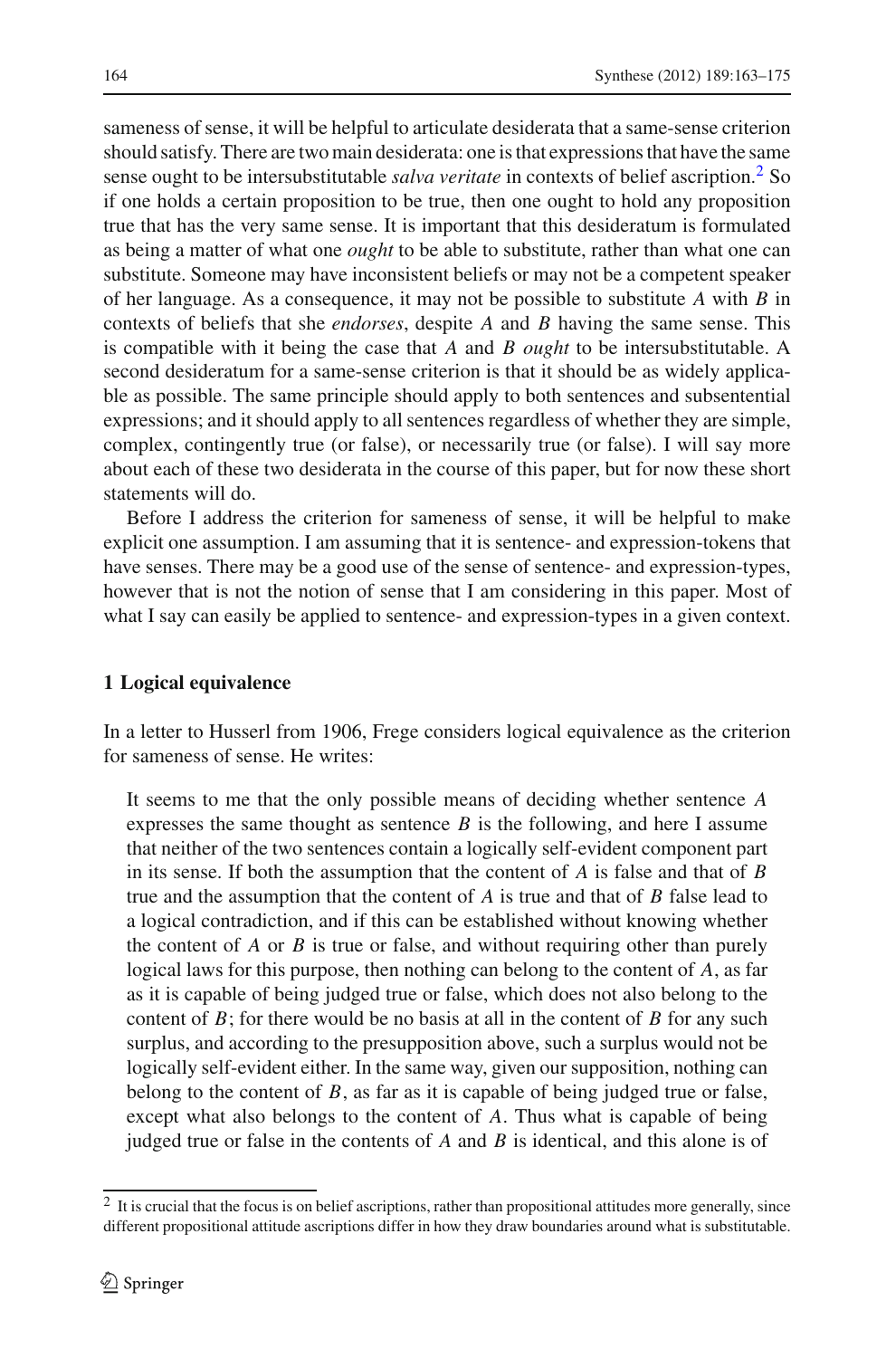concern to logic, and this is what I call the thought expressed by both *A* and *B*. (1976/1980, pp. 105–106/pp. 67–69)

In this passage, Frege articulates a same-sense criterion via a *reductio ad absurdum*. In short, the idea is that two sentences have the same sense, if a contradiction can be derived from the assumption that one of the two sentences is true and the other false.

The problem with this criterion is that it does not individuate senses finely enough. Logically equivalent sentences are not intersubstitutable *salva veritate* in contexts of belief ascriptions. Moreover, the criterion of logical equivalence would make expressions have the same sense that Frege in other passages thinks to have different senses. In a letter to Bertrand Russell from 28 December 1902 he writes:

wherever the coincidence of *Bedeutung* is not self-evident, we have a difference in sense. Thus the sense of ' $2^3 + 1$ ' is also different from the sense of ' $3^2$ ' even though we have the *Bedeutung* is the same, because a special act of recognition is required in order to see this.  $(1976/1980, pp. 152-153)^3$ 

As Frege articulates in this passage, ' $2^3 + 1$ ' and ' $3^2$ ' have different sense, despite being logically equivalent. They have different senses since a special act of recognition is necessary to understand that they have the same reference.

This brings us to the main problem with the criterion of logical equivalence, which is that it cuts sense off from its connection with the notions knowledge and what one can recognize to be true—notions that are central to the basic idea of Fregean sense. As Frege writes in "Über Sinn und Bedeutung" of the sentences "The Morning Star is a body illuminated by the sun" and "The Evening Star is a body illuminated by the sun":

Anybody who did not know that the Evening Star is the Morning Star might hold the one thought to be true, the other false. (1892/1984, p. 162)

As this passage brings out, whether two expressions have different senses is at least in part a matter of whether one can recognize a thought containing one expression to be true without recognizing a thought containing the other to be true—assuming one does not know that the two expressions have the same reference. The intrinsic connection between sense and what one can recognize to be true cannot be accommodated, if the criterion of sameness of sense is logical equivalence. Consider the case of two tautologies: one tautology is easily recognizable as a tautology; the other is highly complex and it takes considerable work to see that it is a tautology. Despite being logically equivalent, the tautologies arguably have different senses: one can recognize one to be true, without recognizing the other to be true. In short, the problem is that logical equivalence is not an epistemic criterion, whereas Frege's notion of sense calls for an epistemic criterion of sameness of sense.

<sup>3</sup> Similarly he writes in "Über die Begriffsschrift des Herrn Peano und meine eigene", p. 241: "I say of the designations '3 + 1', '1 + 3', '2 + 2', '2 × 2', that they have the same Bedeutung but different senses." Finally in he writes in Logic in Mathematics, "The sign '(16 – 2)' is a proper name of a number. '(17 – 3)' designates the same number, but '(17-3)' does not have the same sense as '(16 − 2)'". (1969/1979, p. 232)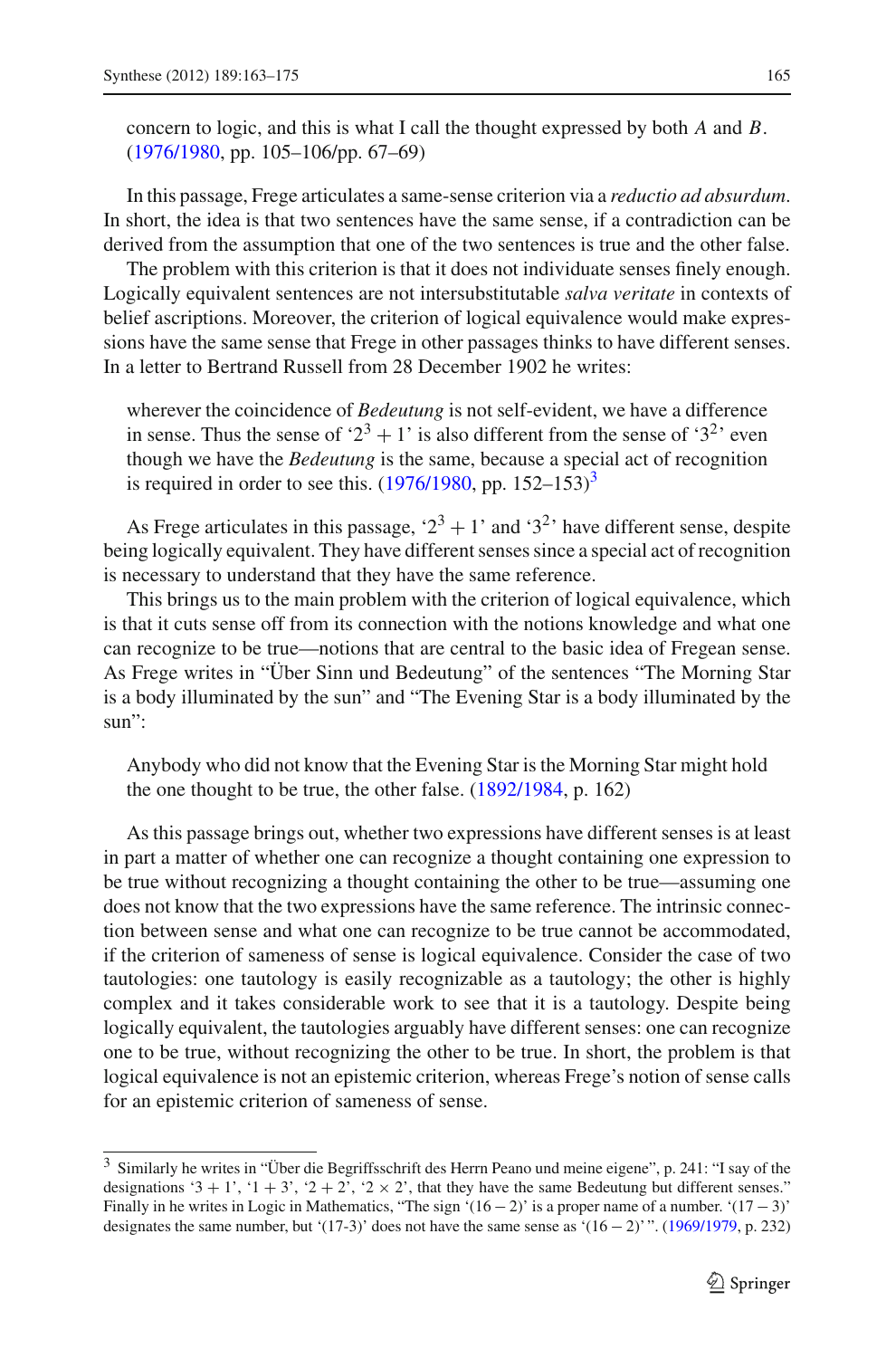# **2 Intensional isomorphism**

The second criterion for sameness of sense builds on Carnap's idea of intensional isomorphism. In short the idea is that

if two expressions are built in the same way out of corresponding designators with the same intensions, then we shall say that they have the same intensional structure. (1956/1988, p. 56)

He argues that two expressions are intensionally isomorphic iff the following two conditions are met:

- (i) The components of the two expressions have the same intension.
- (ii) The expressions have the same intensional structure, that is, each expression is constructed from its components in the same way.

So in order to be intensionally isomorphic, the components of an expression must not only have the same intension, the connections relating the components and the order of application of the components must be the same as well.

The problem with this criterion is that it is too rigid and it individuates senses too finely. Sentences that arguably have the same cognitive significance can turn out to have different senses according to the criterion of intensional isomorphism. Consider the sentences

- (A) There is a vixen in the garden.
- (B) There is a female fox in the garden.

The two sentences do not have the same intensional structure since they are constructed in different ways. This difference is enough for the two sentences to differ in sense given the criterion of intensional isomorphism. Now it may be that there is a deeper level of semantic structure on which "vixen" and "female fox" are intensionally isomorphic. But if this is the case, then an additional criterion is needed to determine at what semantic level the criterion of intensional isomorphism ought to be applied.

It should be noted that intensional isomorphism does not individuate sentences as finely as the syntactic structure of two sentences would. While the sequence of single signs is crucial for the syntactic structure of a sentence, it is the sequence of the construction-steps of the expression that is crucial for the intensional structure. As Carnap (1956/1988, p. 59, emphasis added) puts it "[f]or the intensional structure, in contrast to the merely syntactical structure, only the order of *application* is essential, not the order and manner of spelling". In principle, this allows for sentences in different languages to have the same intensional structure. However, if the construction steps of the expressions differ in the relevant languages then sentences that we would intuitively consider to have the same sense will turn out to have different senses.

### **3 Epistemic equipollence**

I will now consider a third criterion for sameness of Fregean senses: the criterion of epistemic equipollence. I will argue for a particular version of this criterion. Fre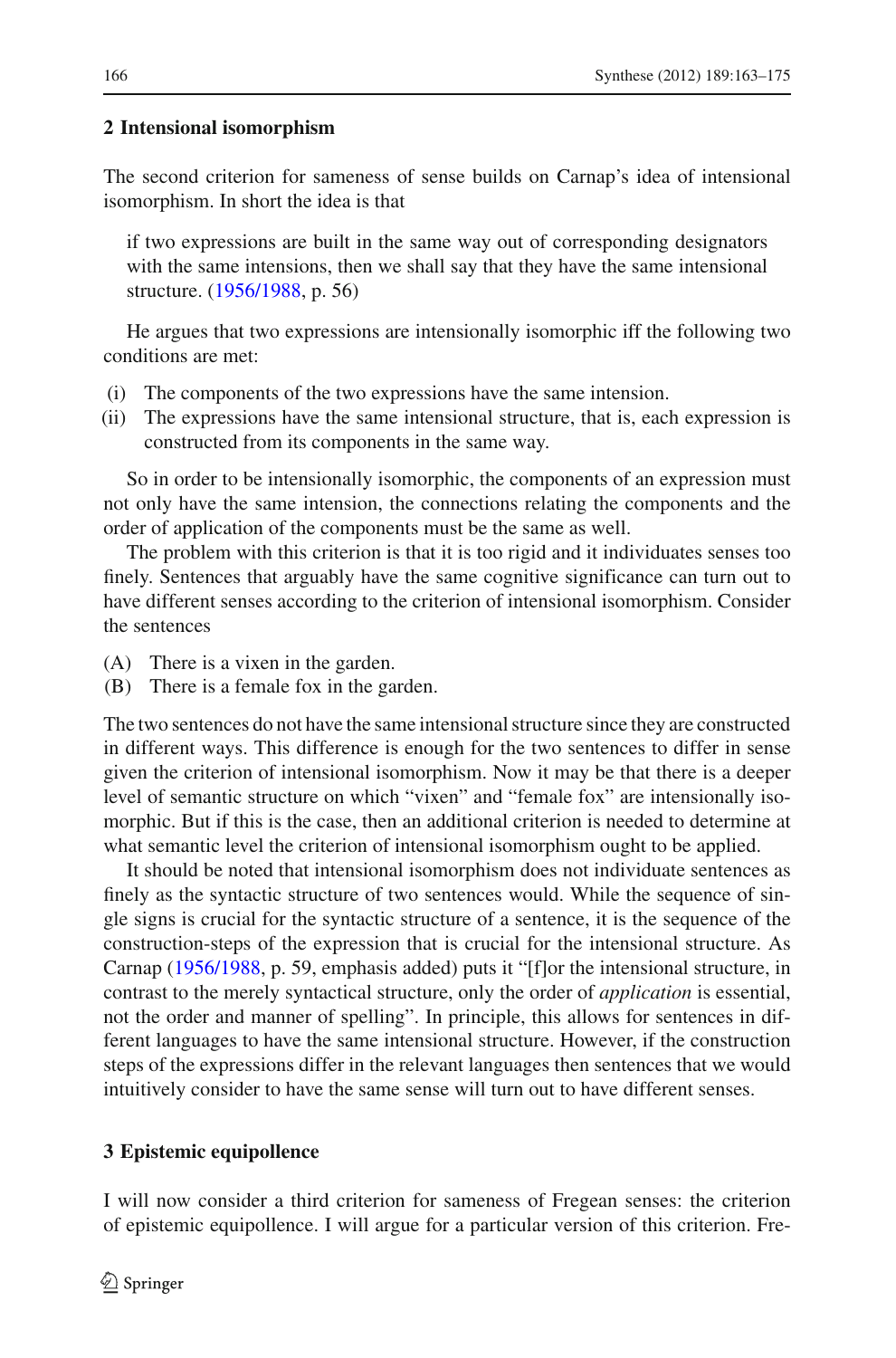ge articulates the criterion in the following passage of his 1906 manuscript *Kurze Übersicht meiner logischen Lehren*:

two sentences *A* and *B* can stand in such a relation that anyone who recognizes the content of *A* as true must thereby also recognize the content of *B* as true and, conversely, that anyone who accepts the content of *B* must straight away [ohne weiteres] accept that of *A*. (Equipollence). It is here being assumed that there is no difficulty in grasping the content of *A* and *B*. (…)There is nothing in the content of either of the two equipollent sentences *A* and *B* that would have to be at once immediately recognized as true by anyone who had grasped it properly. (1969/1979, pp. 197–198)

He expresses the same epistemic criterion in a number of passages. In a letter to P. E. B. Jourdain, he says of two sentences containing the two expressions with different senses:

Someone who takes the latter to be true need not therefore take the former to be true. An object can be determined in different ways, and every one of these ways of determining it can give rise to a special name, and these different names then have different senses; for it is not self-evident that it is the same object which is being determined in different ways. (28 Jan. 1914, in 1976/1980, p. 80)

In a letter to Russell from 20 October 1902, Frege writes:

The thought that all thoughts belonging to Class *M* are true is different from the thought that all thoughts belonging to Class *N* are true; for someone who did not know that *M* coincided with *N* could hold one of these thoughts to be true and the other to be false. (1976/1980, p. 153)

The central idea is that possible differences in what can be taken to be true (or false) account for differences in sense. Reformulated as a thesis about sameness of sense rather than differences in senses, the idea is:

**(CogEquiv)** Two sentences *A* and *B* are cognitively equivalent iff anyone who understands both *A* and *B* and takes *A* to have a certain truth-value must recognize that *B* has the same truth-value and vice versa.

There are at least three problems with the criterion (CogEquiv) as a criterion for sameness of sense. One problem is that if sentences are sufficiently complex, they may be understood, but not be recognized to be true: someone might understand both *A* and *B* but due to the complexity of *A* and *B* fail to recognize that *A* expresses a truth despite recognizing that *B* expresses a truth. Presumably two complex sentences can have the same sense. If that is right, then (CogEquiv) cannot be necessary for sameness of sense.

A second problem is that (CogEquiv) cannot be sufficient for sameness of sense, since anyone who understands two simple tautologies *C* and *D* will recognize both *C* and *D* to express a truth. To give an example, consider:

(C) An apple is an apple.

(D) *p* ⊃ *p*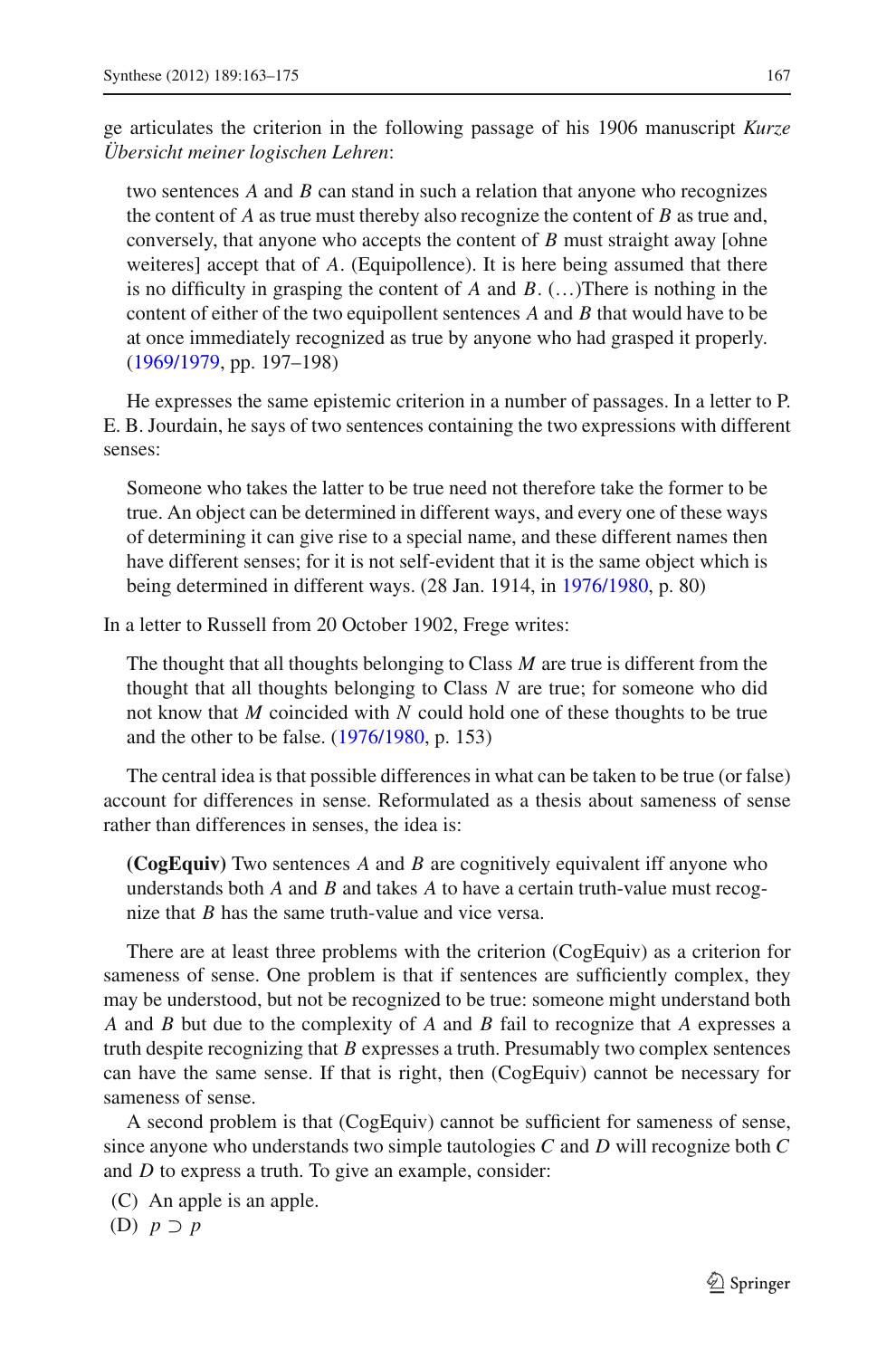We do not want to say that  $(C)$  and  $(D)$  have the same sense. So  $(CogEquiv)$  can at best be a necessary condition for sameness of sense. As the first problem brought ought, it is not even a necessary condition.

A third problem is that someone might understand both *A* and *B* but be deeply confused and as a consequence not recognize that *B* expresses a truth (or falsehood) despite recognizing that *A* expresses a truth (or falsehood). In order to deal with these problems, the criterion of epistemic equipollence needs to be qualified and adjusted in various ways. I will do this in the next section.

### **4 Epistemic equipollence refined**

Frege qualifies the core criterion of equipollence, "two sentences *A* and *B* can stand in such a relation that anyone who recognizes the content of *A* as true must thereby also recognize the content of *B* as true and, conversely, that anyone who accepts the content of *B* must straight away [ohne weiteres] accept that of A", with both:

- (i) It is here being assumed that there is no difficulty in grasping the content of *A* and B.
- (ii) There is nothing in the content of either of the two equipollent sentences *A* and *B* that would have to be at once immediately recognized as true by anyone who had grasped it properly.

So the criterion of equipollence, as he understands it, is restricted to sentences that are easily graspable but not immediately recognized to be true. I will first show how these restrictions can deal with at least some of the problems articulated above. I will then present a way of dealing with the problems that does not require restricting the criterion of sameness of sense in the way Frege suggests. So I will present a way of dealing with the problems that does not require restricting the same-sense criterion to sentences that are easily graspable but not immediately recognized to be true.

The first qualification opens a path to circumventing the first problem: if *A* and *B* are very complicated, then one does not easily grasp their content. So they could have the same sense even if one does not recognize this. In order to acknowledge this, the criterion for cognitive equivalence needs to be qualified in the following way:

**(CogEquiv**∗**)** Two sentences *A* and *B* are cognitively equivalent iff anyone who understands both *A* and *B* and takes *A* to have a certain truth-value must recognize that *B* has the same truth-value and vice versa; where the content of both *A* and *B* is easily graspable.

The qualification "where the content of both *A* and *B* is easily graspable" constrains the applicability of the criterion to exclude complex sentences. With a complex sentence, I mean a sentence that is not easily graspable. One might argue that this is not a problematic restriction of the applicability of the same-sense criterion. After all, the same-sense criterion for complex sentences could be said to be a matter of the senses of the subsentential parts of the sentences.

However, such an approach raises the question of how the subsentential parts of complex sentences are organized. Any answer to this question will lead to a problem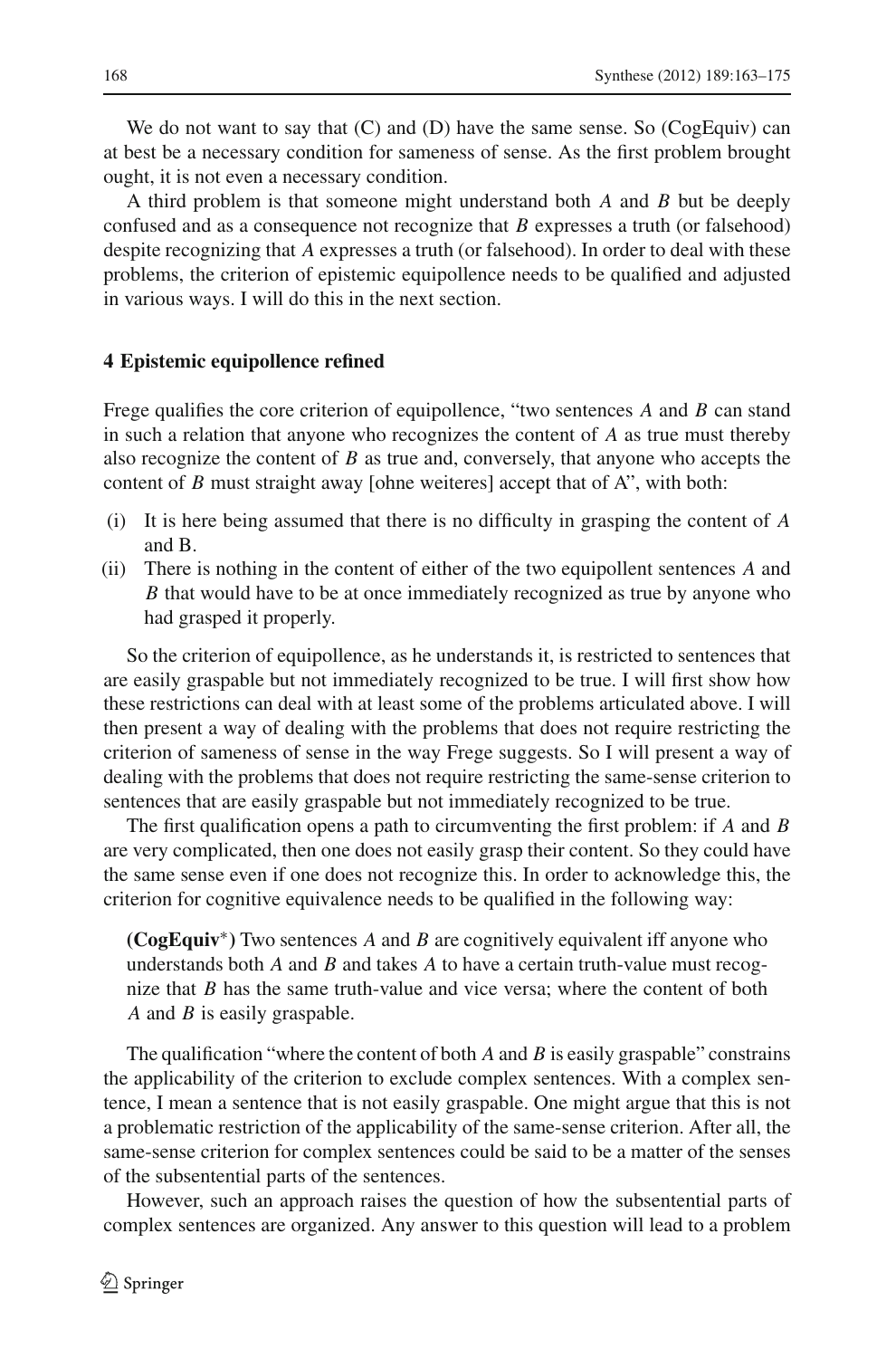analogous to the one raised for the criterion of intensional isomorphism. If the relevant criterion is that the components of the complex sentence must have the same sense and the connections relating the components and the order of application of the components must be the same as well, then small differences in application steps may make sentences that we would intuitively consider to have the same sense turn out to have different senses. I will put this worry to the side for the moment. I will come back to it at the end of this section when I suggest a modification of (CogEquiv) that does not require restricting it to sentences that are easily graspable but not immediately recognized to be true. First however, I will consider Frege's second qualification.

The second qualification allows for a way of circumventing the second problem, that is, the problem of accounting for differences in the senses of tautologies and contradictions. Jointly with the criterion of (CogEquiv) it provides for the following necessary and sufficient condition for sameness of sense:

**(Criterion)**<sup>1</sup> Two sentences *A* and *B* have the same sense iff

- (i) they are cognitively equivalent, that is, anyone who understands both *A* and *B* and takes *A* to have a certain truth-value must recognize that *B* has the same truth-value and vice versa; where the content of both *A* and *B* is easily graspable.
- (ii) neither *A* nor *B* contains a part which is such that one cannot understand the sentence without immediately recognizing its truth-value.

The idea is that in contrast to contingently true or false sentences, one will immediately recognize the truth-value of a simple tautology or contradiction simply in virtue of understanding the sentence. The second clause in  $(Criterion)^{1}$  is supposed to restrict the criterion so as to exclude such sentences.

Clause (ii) also restricts the criterion so as to exclude counterexample pairs such as "Snow is white" and "Snow is white iff (grass is green or grass is not green)", where "iff" is read materially. Intuitively, these sentences have different senses, but it is obvious to anyone with a basic grasp of propositional calculus that they will have the same truth-value.

However, there are again a number of problems. Apart from the question of how to understand the "immediately" in play, the problem with  $(Criterion)^{1}$  is that it constrains the applicability of the same-sense criterion even more. While  $(Criterion)^{1}$ circumvents the problem of accounting for differences in the senses of tautologies and contradictions, it does so by constraining the applicability of the criterion to exclude not only complex sentences, but also simple analytically or necessarily true (or false) sentences.

A further problem is that clause (ii) excludes sentence pairs that intuitively have the same sense. Suppose we have some trivially true logical constant '<sup>T</sup>', and suppose '*A*' is contingent. Then by (ii), "*A* &  $T$ " and " $T$  & *A*" cannot have the same sense—even though neither is a logical truth or falsehood. So (ii) excludes more than just logical and necessary a priori truths and falsehoods.

An alternative way of dealing with the second problem is to make it a condition that the understanding of *A* provides a rational bridge or is constitutively connected to the understanding of B. This idea yields the following necessary and sufficient condition for sameness of sense: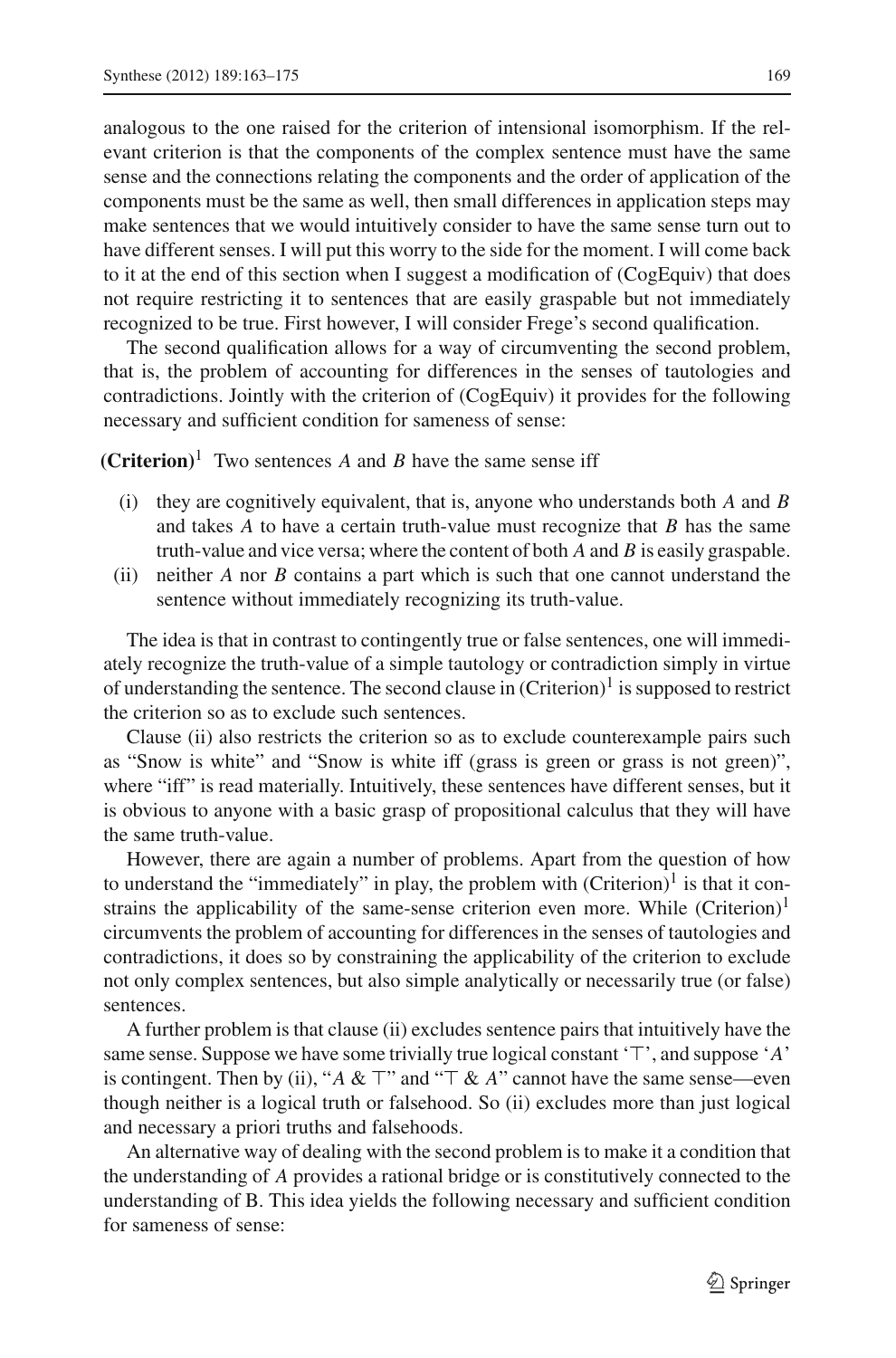# **(Criterion)**<sup>2</sup> Two sentences  $A$  and  $B$  have the same sense iff

- (i) they are cognitively equivalent, that is, anyone who understands both *A* and *B* and takes *A* to have a certain truth-value must recognize that *B* has the same truth-value and vice versa; where the content of both *A* and *B* is easily graspable.
- (ii) the understanding of *A* is constitutively connected to the understanding of *B* and vice versa.

In contrast to Frege's qualification, (ii) does not constrain the applicability of the criterion to exclude necessarily or analytically true (or false) sentences. However, the applicability of  $(Criterion)^2$  is still restricted to exclude complex sentences. By addressing the third problem raised for (CogEquiv), I will articulate a same-sense criterion that is not restricted in any of the ways that Frege deemed necessary.

The third problem was that someone might understand both *A* and *B* but be deeply confused and as a consequence not recognize that *B* expresses a truth (or falsehood) despite recognizing that *A* expresses a truth (or falsehood). One way of dealing with this problem is to adjust the criterion for cognitive equivalence in the following way:

**(CogEquiv)**∗∗ Two sentences *A* and *B* are cognitively equivalent iff anyone who understands both *A* and *B* and takes *A* to have a certain truth-value is *rationally committed* to recognize that *B* has the same truth-value and vice versa.

This would yield the following necessary and sufficient condition:

**(Criterion)**<sup>3</sup> Two sentences  $A$  and  $B$  have the same sense iff

- (i) anyone who understands both *A* and *B* and takes *A* to have a certain truth-value is *rationally committed* to recognize that *B* has the same truth-value and vice versa.
- (ii) the understanding of *A* is constitutively connected to the understanding of *B* and vice versa.<sup>4</sup>

The idea is not just that any *rational being* who understands both *A* and *B* and takes *A* to express a truth (or falsehood) must recognize that *B* expresses a truth (or falsehood) and vice versa. By articulating the same-sense criterion in terms of *rational commitments* a number of problems are avoided. Someone might recognize *A* to express a truth, but for any number of reasons may never get around or not be able to recognize  $B$  to be true. He may not get around to recognizing  $B$  to be true, because he gets distracted or dies. He may not be able to recognize *B* to be true, because he does not have a sufficient grasp of the language. Since he is not a competent speaker

<sup>4</sup> For alternative criteria of sameness of sense, see Brandom (1986), Burge (1984, 1990), Dummett (1973, 1981), Evans (1982), Kaplan (1989), McDowell (1977); Perry (2001), Ricketts (1986), Taschek (1992), Thiel (1965), Van Heijenoort (1977) and Weiner (1990). It would lead too far afield to discuss each of these criteria in detail in this paper. I will reserve this project for a future occasion. Evans (1982, p. 19) articulates his criterion in the following passage: "We must not discriminate ways of thinking so finely that no difference of epistemic attitude can rest upon the discrimination…Equally, we must not make our discrimination of ways of thinking of objects so coarse that we reckon a subject to be thinking about an object in the same way in two episodes of thinking about it, when it would be perfectly possible for the subject coherently to take different attitudes towards the thoughts thus entertained".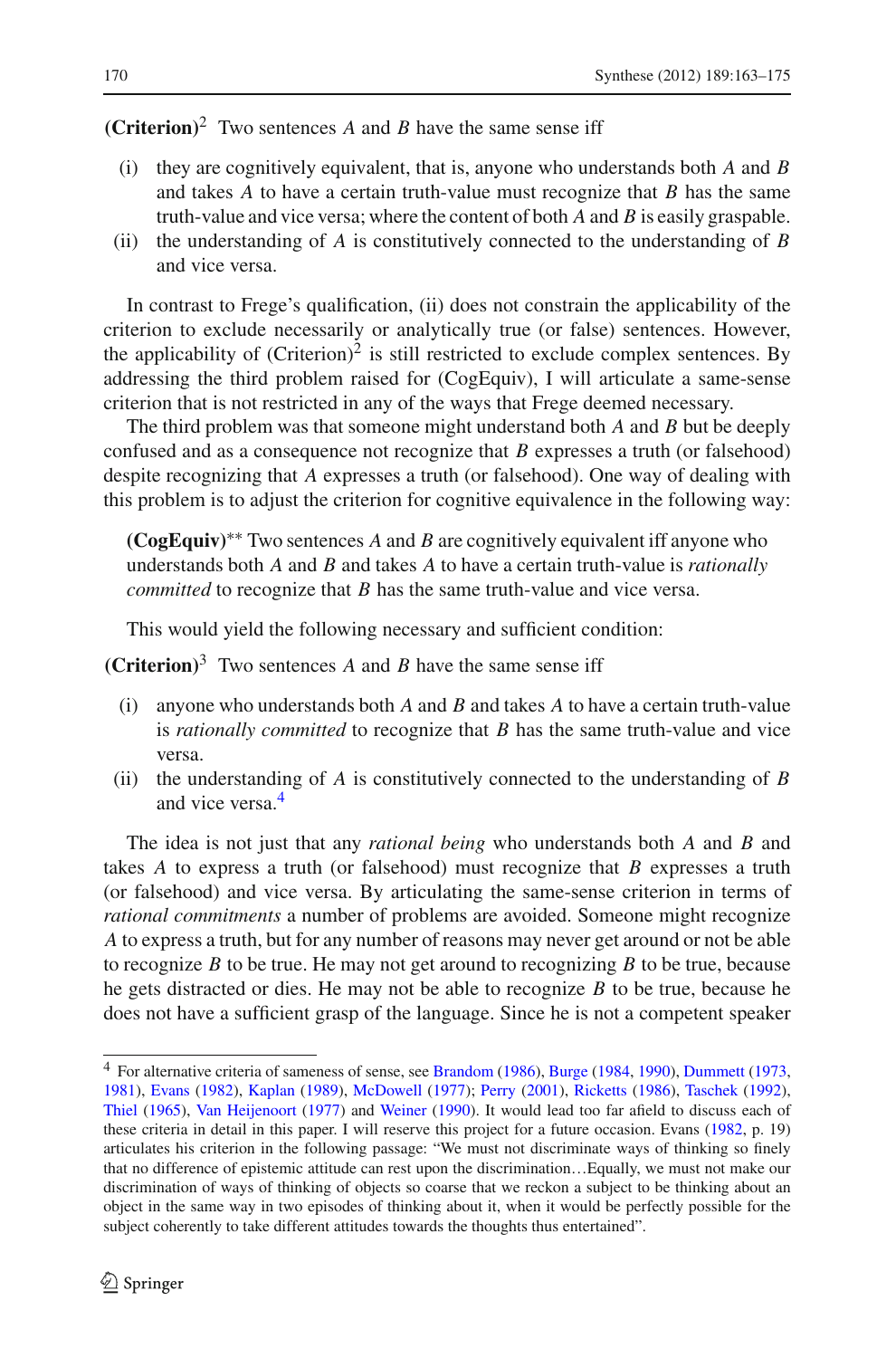of his language, he may not recognize that the sentence "That is the horse ridden by the Queen" expresses the same thought as the sentence "That is the steed ridden by the Queen" when pointing at the same animal.<sup>5</sup> He is nonetheless rationally committed to believing "That is the steed ridden by the Queen", if he believes "That is the horse ridden by the Queen". Since  $(Criterion)^3$  is a matter of what a person is rationally committed to, the fact that someone may be distracted or may not be a competent speaker of the language is neither here nor there. One is nonetheless rationally committed to recognizing *B* be to be true, once one has recognized *A* to be true.

 $(Criterion)^3$  satisfies the two desiderata for a same-sense criterion articulated in the introduction. Sentence that have the same sense according to  $(Criterion)^3$  ought to be intersubstitutable *salva veritate* in contexts of belief ascription. Of course, someone may have inconsistent beliefs and as a consequence it may not be possible to substitute *A* with *B* in contexts of beliefs that she endorses, although *A* and *B* have the same sense. The important point is that *A* and *B ought* to be intersubstitutable: the person is rationally committed to endorsing *B*, if she endorses *A*. The fact that she has inconsistent beliefs does not affect this normative statement.

The second desideratum was that the same-sense criterion be as widely applicable as possible. How does the criterion fare in this respect? Recall that in response to the first problem, we qualified (CogEquiv) with "where the content of both *A* and *B* is easily graspable". This constrained the applicability of the criterion to exclude complex sentences. Given this constraint, the same-sense criterion for complex sentences could be said to be in part a matter of the senses of the subsentential parts of the sentences. However, this raised the problem of how the subsentential parts are organized, which lead to a problem analogous to the one raised for intensional isomorphism.

This problem is circumvented if we work with  $(Criterion)^3$ . By contrast to Frege's formulation of the same-sense criterion,  $(Criterion)^3$  need not be constrained to easily graspable sentences. Since the criterion is a matter of being rationally committed to recognizing that two sentences have the same truth-value once one has understood the sentences, the criterion applies to complex and hard to grasp sentences in the very same way as it applies to simple and easy to grasp sentences. As a consequence, the worry of how the subsentential parts of complex sentences are organized does not arise.

Frege's criterion excluded not only complex sentences, but also simple analytically or necessarily true or false sentences. By qualifying the principle of cognitive equivalence with the principle that the understanding of *A* is constitutively connected to the understanding of *B* and vice versa, the scope of  $(Criterion)^3$  need not be restricted to exclude tautologies and contradictions. So  $(Criterion)^3$  applies to sentences regardless of whether they are simple, complex, contingently true (or false), or necessarily true (or false). But the same principle should apply not just to all sentences, but also to subsentential expressions. I will address this issue in the next section.

<sup>5</sup> The example stems from Frege's (1918/1984, p. 23) paper "The Thought".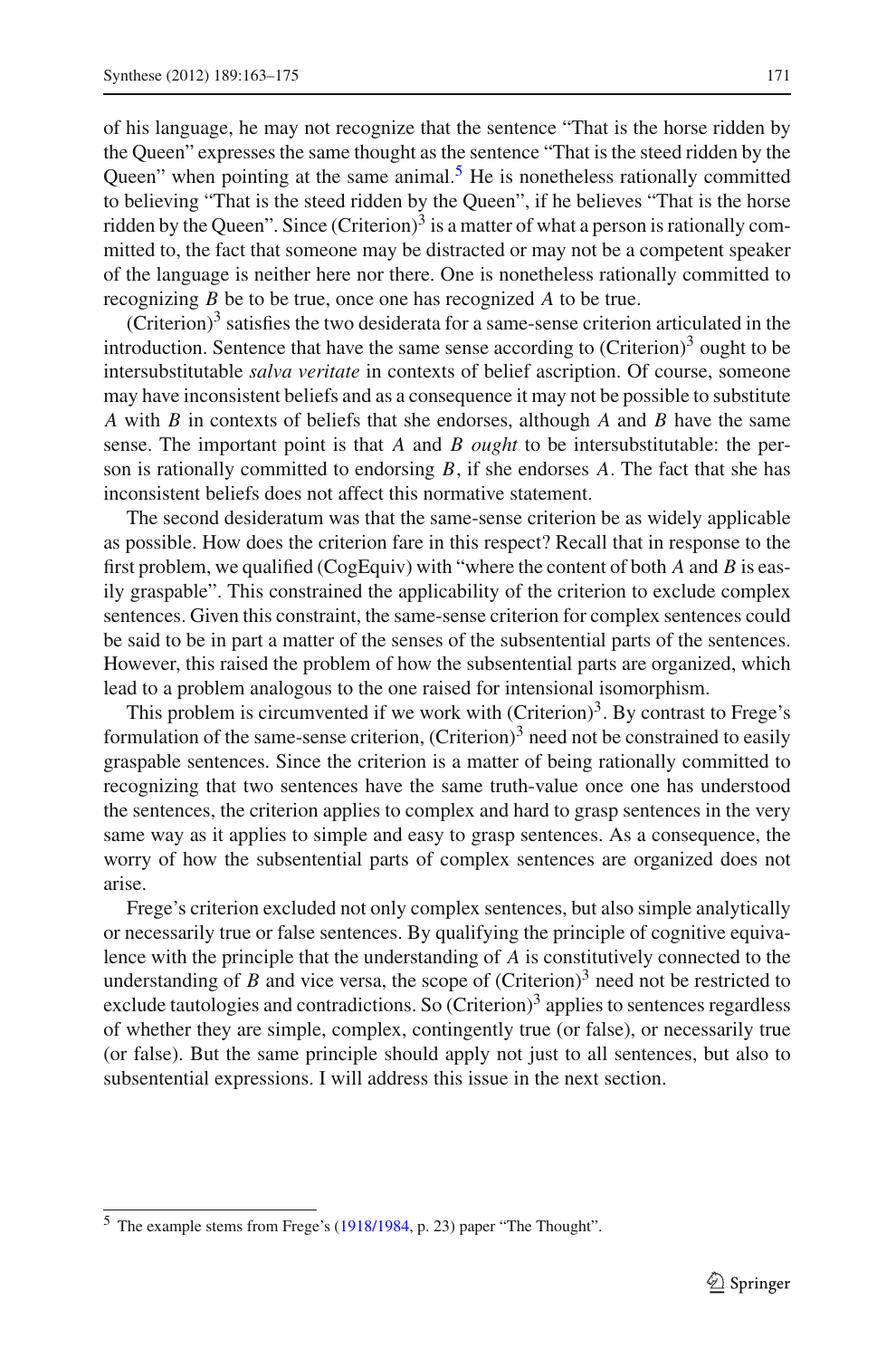# **5 Sameness of subsentential expressions**

Frege considered the sameness of subsentential expressions in the following passage of his paper "Über die *Begriffsschrift* des Herrn Peano und meine eigene":

[i]f, in a combination of signs ' $\Phi(A)$ ', which has a meaning [*Bedeutung*], a sign 'A' is replaced by another ' $\Delta$ ' with the same meaning [*Bedeutung*], then obviously the new combination of signs ' $\Phi(\Delta)$ ' will mean the same thing as the original ' $\Phi(A)$ '. But if the sense of ' $\Delta$ ' deviates from that of 'A', then in general the sense of ' $\Phi(\Delta)$ ' will also deviate from the sense of ' $\Phi(A)$ '. (1897/1984, p. 241)

According to this idea, two subsentential expressions have the same sense if substituting one for another in a particular sentence does not change the sense of the sentence. In light of the same-sense criterion developed so far, we can formulate the idea in the following way:

**(Criterion)SamenessSub** Two subsentential expressions *a* and *b* have the same sense iff

- (i) anyone who understands both a sentence *A* containing *a* and a sentence *B* in which *a* is substituted with *b* and takes *A* to have a certain truth-value is rationally committed to recognize *B* as having the same truth-value and vice versa.
- (ii) the understanding of *A* is constitutively connected to the understanding of *B* and vice versa.

In order to substantiate this criterion for the sameness of subsentential expressions, it will be necessary to say a bit more about the relation between the sense of sentences and the sense of subsentential expressions. Frege makes seemingly contradictory claims about the relation between sentential sense and the sense of its components. In his *Grundlagen der Arithmetik*, he writes:

It is enough if the sentence taken as a whole has a sense; it is this that confers on its parts also their content. (1884/1950, p. 71)

Here Frege suggests that it is not necessary to think of subsentential expressions as having a sense outside of the context of a sentence. In contrast, he writes in *Logic in Mathematics* that the sense of subsentential expressions *contribute* to the sense of the sentence thereby suggesting that they have a sense independently of their role in sentences. He says of the sentence, 'Etna is higher than Vesuvius':

in this sentence we have the proper name, 'Etna', which makes a contribution to the sense of the whole sentence  $(...)$  It is therefore essential  $(...)$  that the name 'Etna' should have a sense, since otherwise the sentence would not have a sense, would not express a thought. (1969/1979, p. 233)

Similarly, he writes in the *Grundgesetze*:

The names, whether simple or themselves composite, of which the name of a truth-value consists, contribute to the expression of the thought, and this contribution of the individual [component] is its sense. (1893–1903/1964, p. 90)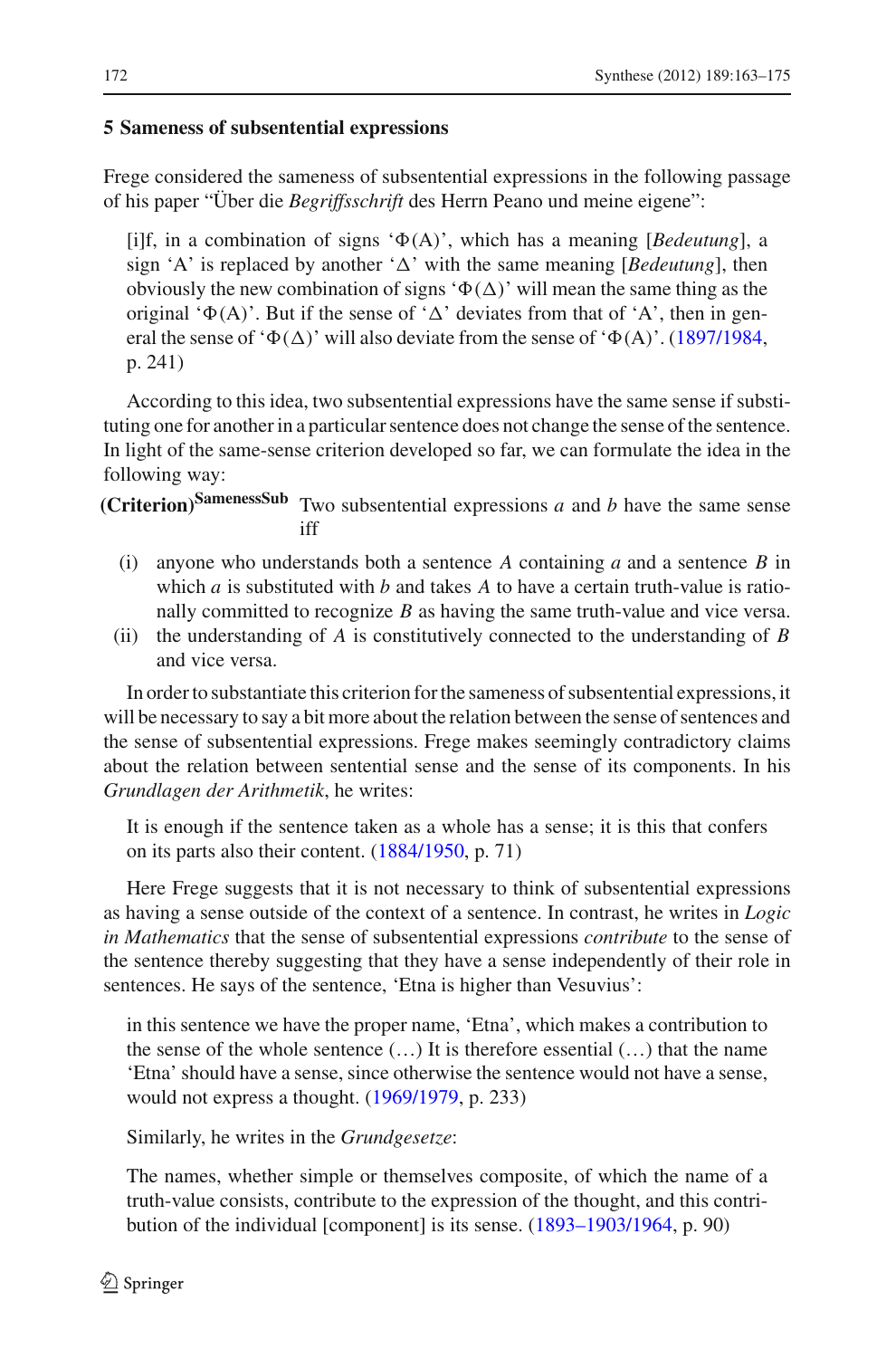These claims can be reconciled. Frege's remarks in *Logic in Mathematics* do not necessarily imply that 'Etna' must *first* have a sense if the sentence about Etna should have a sense. I will call the view that words must have a sense prior to having a role in sentences a strong compositional interpretation of sentential sense. Bell's (1979, p. 120) notion of input sense, according to which the sense of a sentence is determined by the sense of its component parts, amounts to such a strong compositional understanding of sentential sense. Frege's remarks on compositionality, however, imply only that—to consider again the example above—the sentence about Etna *would* not have a sense, if 'Etna' *could* not be attributed a sense. It is left open how 'Etna' acquires its sense.

Similarly, I would like to argue that Frege's famous "context principle" should not be understood as saying that previously senseless words receive a sense in the context of a sentence, which they lose as soon as the sentence is decomposed. I will call this a strong contextual understanding of the sense of subsentential expressions. Rather subsentential expressions have a sense in sentential contexts in which they *could* play a role.

So I would like to argue against both a strong compositional interpretation and a strong contextual understanding of subsentential sense.<sup>6</sup> Frege (1969/1979, p. 232) writes about the sentence 'Etna is higher than Vesuvius' that 'Etna' "makes a contribution to the sense of the whole sentence" and continues that "[t]his contribution is a part of the thought, it is the sense of the word 'Etna' ". I understand this passage to be saying that subsentential expressions have a sense because of their role in a sentential context. This however does not imply that they do not have a sense, when they do not appear in an actual sentential context. It implies only that they would not have a sense if they would *never* appear in an actual sentential context. So subsentential expressions have a sense in virtue of the role they *could* play in sentences.

### **6 Sameness of environment-dependent senses**

Does the suggested same-sense criterion apply even if one holds that senses are (in part) externally individuated? Consider the situation in which you see a white coffee cup and you have a thought about that particular coffee cup. There are powerful reasons to think that the content of your thought is at least in part dependent on the particular cup that you are perceiving.<sup>7</sup> Now, let's assume that unbeknownst to you someone replaces the cup with a numerically distinct but qualitatively indistinguishable white coffee cup. Let's assume also that the lighting conditions, your spatial relation to the cup, and everything else in your environment is exactly the same before and after the switch. If one accepts that the content of thought is at

<sup>&</sup>lt;sup>6</sup> Thiel (1965, p. 127) writes that "words only have a sense and Bedeutung in a sentential context, but do not acquire them through it" and thereby combines the two interpretations I aim to reject. Thiel interprets the remark on 'Etna' as saying that "the sentence about Etna would have no sense if the proper name 'Etna' did not *first* have a sense." (p. 125; italics added by me) This leads him to read Frege as saying that words do not acquire their sense through a sentential context.

 $\frac{7}{1}$  With "the content of a thought", I just mean the sense that individuates the relevant mental state.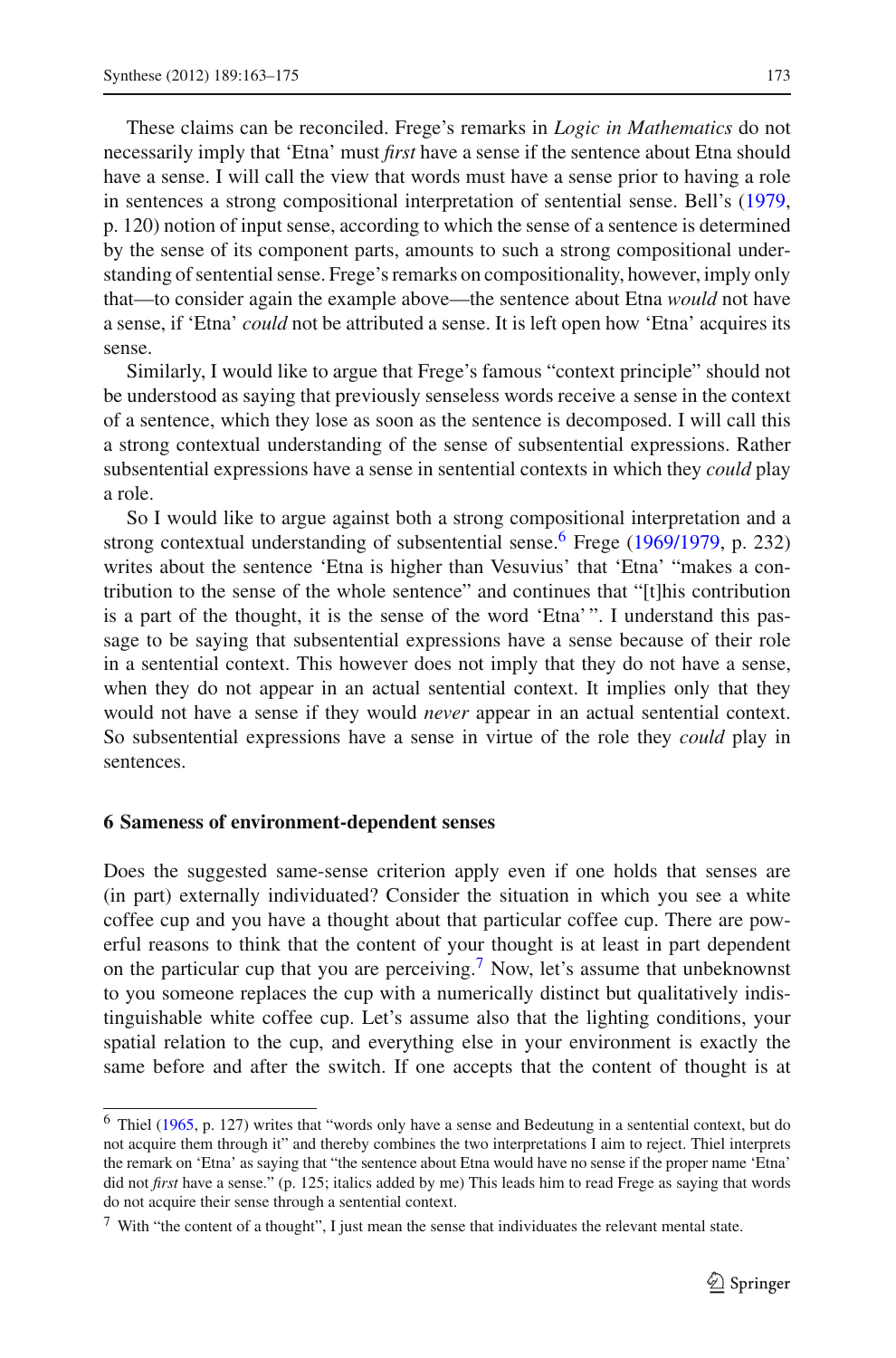least in part dependent on the particular cup perceived, then the content of your thought about the cup will be different after the switch. However, since everything looks exactly the same before and after the switch and since you did not notice and were not informed about the switch, you are not aware that you are related to a distinct cup. So if one accepts that the content is environment-dependent, the content of your thoughts is different before and after the switch, despite this fact not being introspectively accessible to you. Does  $(Criterion)^3$  yield this result?

The same-sense criterion articulated with  $(Criterion)^3$  is a matter of what one is rationally committed to. It is not up to one what one is rationally committed to. Indeed, one can be rationally committed to taking two sentences as having the same truth-value, even if they do not *seem* to have the same sense. Similarly, one may not be rationally committed to take one sentence to be true once one has taken the other to be true, even if they seem to have the same sense. In the example about the two coffee cups, one is not rationally committed to taking the sentence that expresses your thought after the switch as having the same truth-value as the sentence that expresses your thought before the switch, even though introspectively nothing seems to have changed before and after the switch.

## **7 Conclusion**

I have considered several possible criteria of sameness of sense and argued for a version of the idea that two sentences have the same sense if they are epistemically equipollent. More specifically, I argued for  $(Criterion)^3$ , according to which two sentences A and *B* have the same sense iff (i) anyone who understands both *A* and *B* and takes *A* to have a certain truth-value is *rationally committed* to recognize that *B* has the same truth-value and vice versa and (ii) the understanding of *A* is constitutively connected to the understanding of *B* and vice versa. This necessary and sufficient condition for sameness of sense can be extended to subsentential expressions and applies even if one holds that senses are environment-dependent. The sameness of subsentential expressions is a matter of being intersubstitutable in sentences that have the same sense according to  $(Criterion)^3$ . Since the criterion individuates senses in terms of what we are rationally committed to, it applies to environment-dependent senses: even if we cannot introspectively tell two mental states apart, they may nonetheless have distinct senses due to the fact that they are of different objects in the world. So mental states in different environments can have different senses, even though the environments may seem the very same to one.

**Acknowledgments** I am grateful to Albert Atkin, Rachael Briggs, David Chalmers, Mark Jago, Jonathan Schaffer, Laura Schroeter, and Mark Wilson for comments. I presented an earlier version of this paper at the workshop on Sameness of Propositions at Macquarie University and at the AAP 2010. I am grateful for helpful suggestions from the audience at both occasions.

### **References**

Bell, D. (1979). *Frege's theory of judgement*. Oxford: Oxford University Press.